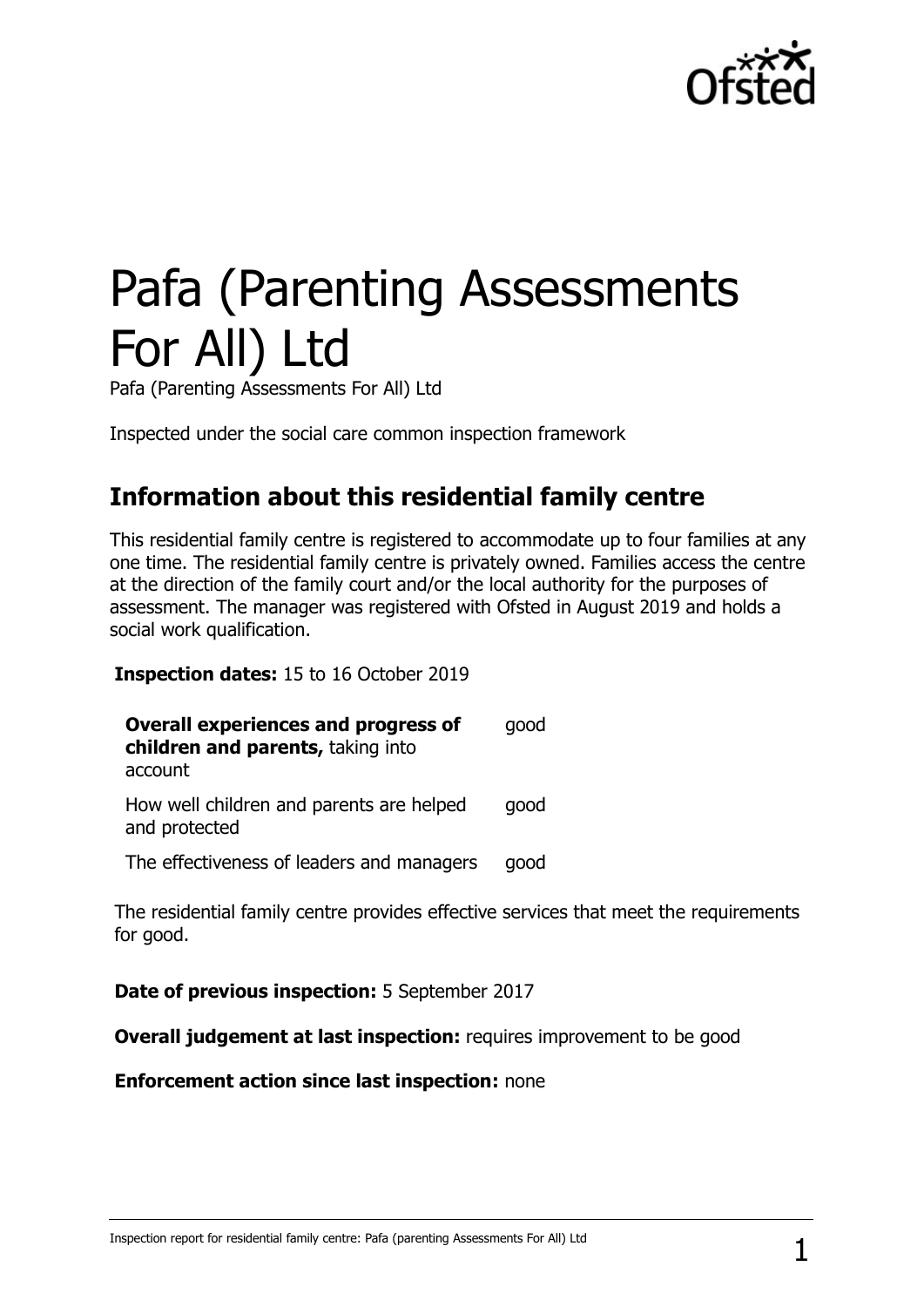

## **What does the residential family centre need to do to improve?**

## **Statutory requirements**

This section sets out the actions that the registered person(s) must take to meet the Care Standards Act 2000, Residential Family Centre Regulations 2002 and the national minimum standards. The registered person(s) must comply within the given timescales.

| Requirement                                                                                                                                                                                                                                                                 | Due date   |
|-----------------------------------------------------------------------------------------------------------------------------------------------------------------------------------------------------------------------------------------------------------------------------|------------|
| The registered person shall after consultation with the fire<br>authority-<br>make adequate arrangements-<br>for the evacuation, in the event of fire, of all persons in the<br>residential family centre and safe placement of residents.<br>(Regulation $22(1)(c)(iii)$ ) | 12/11/2019 |

### **Recommendations**

■ 18: Handling allegations and suspicions of harm There is a clear and comprehensive summary on file of any allegations made against a particular member of staff, parent or child. The summary includes details of how the allegation was followed up and resolved, a record of any action taken and the decisions reached. (Residential family centres national minimum standards, page 28, paragraph 18.4)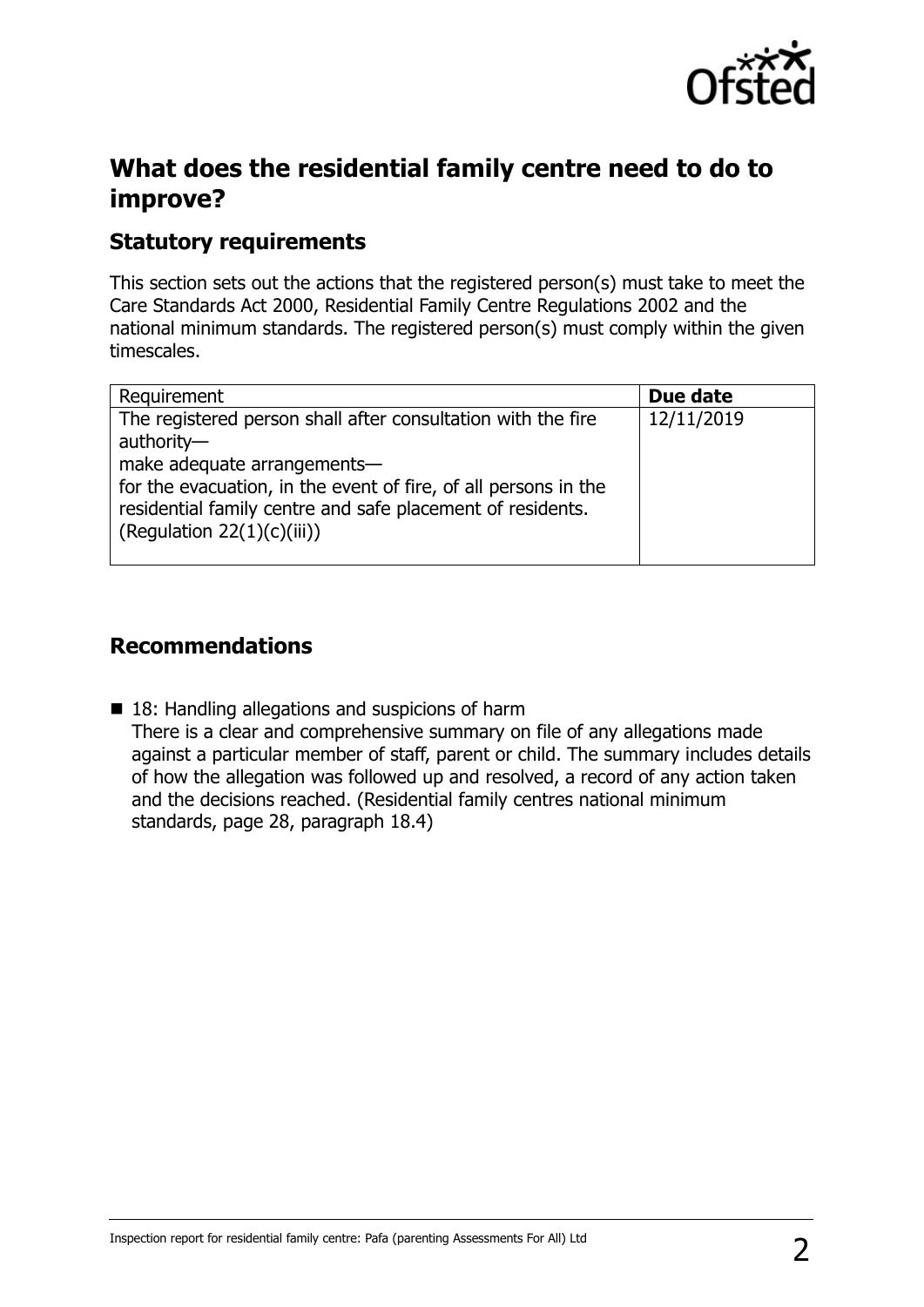

# **Inspection judgements**

#### **Overall experiences and progress of children and parents: good**

The centre provides families with a high level of support, which is tailored to their individual needs. Parents are helped to implement positive parenting skills through education and ongoing support from knowledgeable staff. There is a detailed programme of education in place to help parents understand the issues that led to their placement in the centre. Parents feel positively about being in the centre and believe their parenting skills are improving because of the support offered.

Staff understand parents' and children's needs, which are clearly identified in the centre's records. Staff are alert to changing needs and use records as live documents, which are regularly updated. This provides clarity and ensures that staff are aware of current information.

During the inspection, staff were observed to support families in a calm, caring and non-judgemental way. Parents reinforced this view, stating that they had positive relationships with staff, felt that they cared and were there to help them.

Parents understand the assessment process and are kept informed about their progress in a clear and measurable way. Four-, eight- and twelve-week review meetings evidence their journey. Throughout their stay, parents are given positive feedback on skills they have mastered and offered advice and support on those they need to continue to develop. This helps them to feel included and gives them an understanding of the process of assessment.

Parenting assessments are undertaken in line with local authority and court directions. The final assessments are clear and articulate. The outcomes and recommendations are in line with the evidence gathered throughout, and the authors have received many compliments about the standard of their work from social workers and courts.

The home itself is a warm and homely environment. Staff are skilled at welcoming and settling families when they first arrive. Positive relationships between the resident parents help new families to settle into the centre.

On a day-to-day basis, families have a positive experience where they are helped to learn skills, engage in the assessment process and, with external professionals, access community facilities and enjoy spending quality time learning to play and positively interact with their children.

#### **How well children and parents are helped and protected: good**

Risk assessments identify parental risk factors and known risks to children. There are clear strategies in place to manage and reduce risks. Since the previous inspection, where deficits were noted in risk assessment and management, there has been a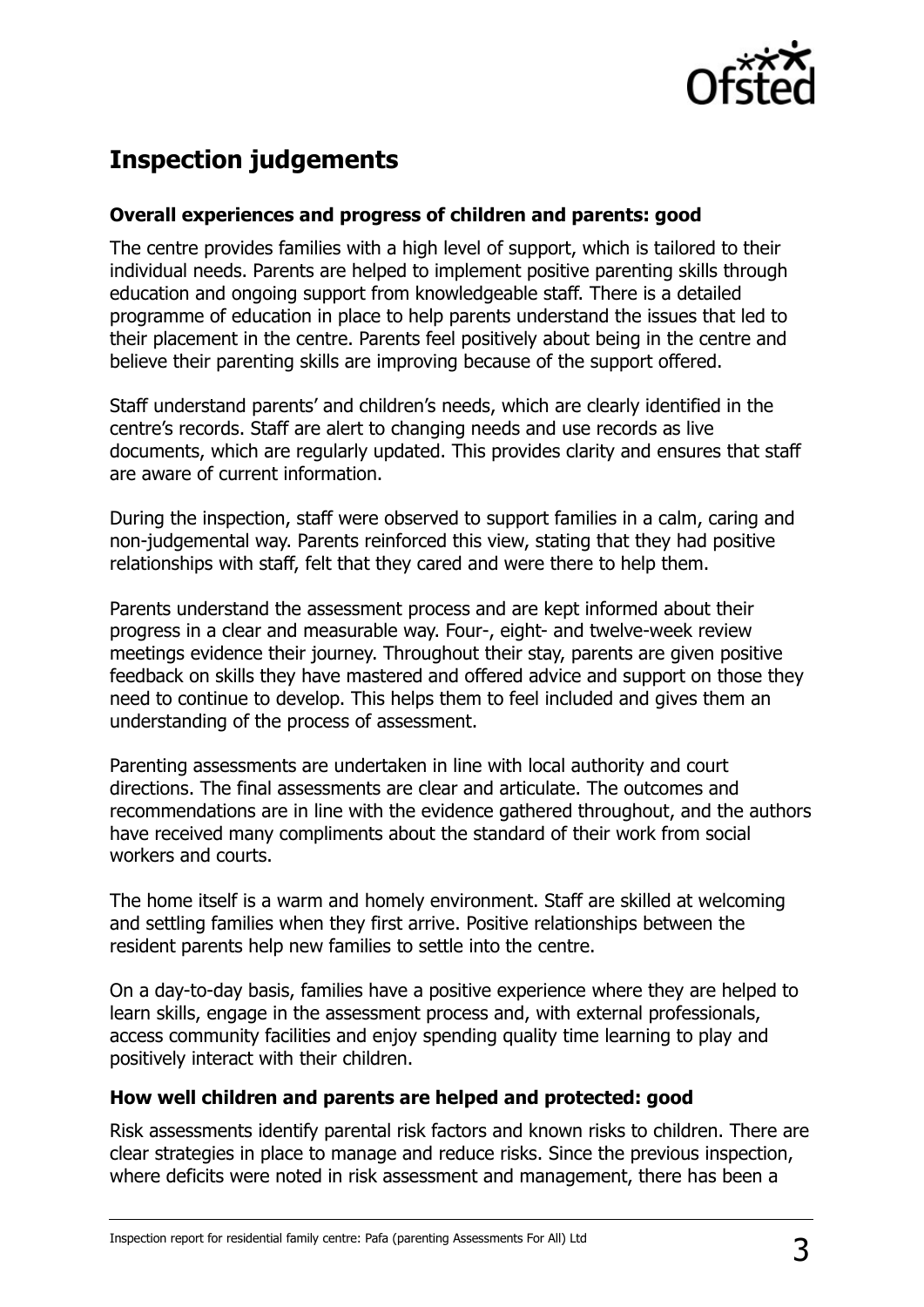

considerable improvement in the understanding and recording of risks.

Education is provided to parents around behaviour which may cause risk to their children. This includes sessions on drugs and alcohol use as well as programmes about domestic abuse. This helps them to understand how to parent safely.

The centre provides a safe environment for parents and children. Managers understand their responsibilities in respect of health and safety. One parent, however, is a wheelchair user and there was no additional consultation with the fire authority and a personal emergency evacuation plan had not been devised in the event of a fire. This is therefore a requirement.

There are minimal incidents of missing from home or physical intervention because staff are skilled at managing and de-escalating incidents. There is a missing from home policy and a recording tool for physical interventions should such incidents occur.

Parents spoken to reported that they felt safe in the centre and understood the expectations of them in caring safely for their children. Social workers spoken to as part of this inspection stated that they were confident that the centre was a safe environment and that staff could manage any safeguarding concerns that arose.

Staff are trained in areas which help to ensure residents' safety, such as safeguarding, fire safety, behaviour management and paediatric first aid. Staff are also trained in medication administration. Systems for the storage of, administering and recording of medication have significantly improved from the last inspection. Although there has been one medication administration error, this was identified at an early stage by the systems in place and addressed with the member of staff. There was no harm caused to the resident.

There is a system in place for the management of allegations against staff. Although such incidents, when they have arisen, have been investigated, the centre should obtain and retain written information from the designated officer about their advice and outcomes, so a clear audit trail can be followed. A recommendation is made to reflect this minor shortfall.

#### **The effectiveness of leaders and managers: good**

Managers at this centre have made a great deal of progress since the last inspection and are benefiting from the experience they are continuously gaining. They show commitment to developing and improving the service they offer.

Managers have good understanding and oversight of the centre, which helps ensure that family's needs are met, timely assessments are produced and the centre runs smoothly from an administrative perspective.

Staff report feeling listened to and supported by managers and say they get regular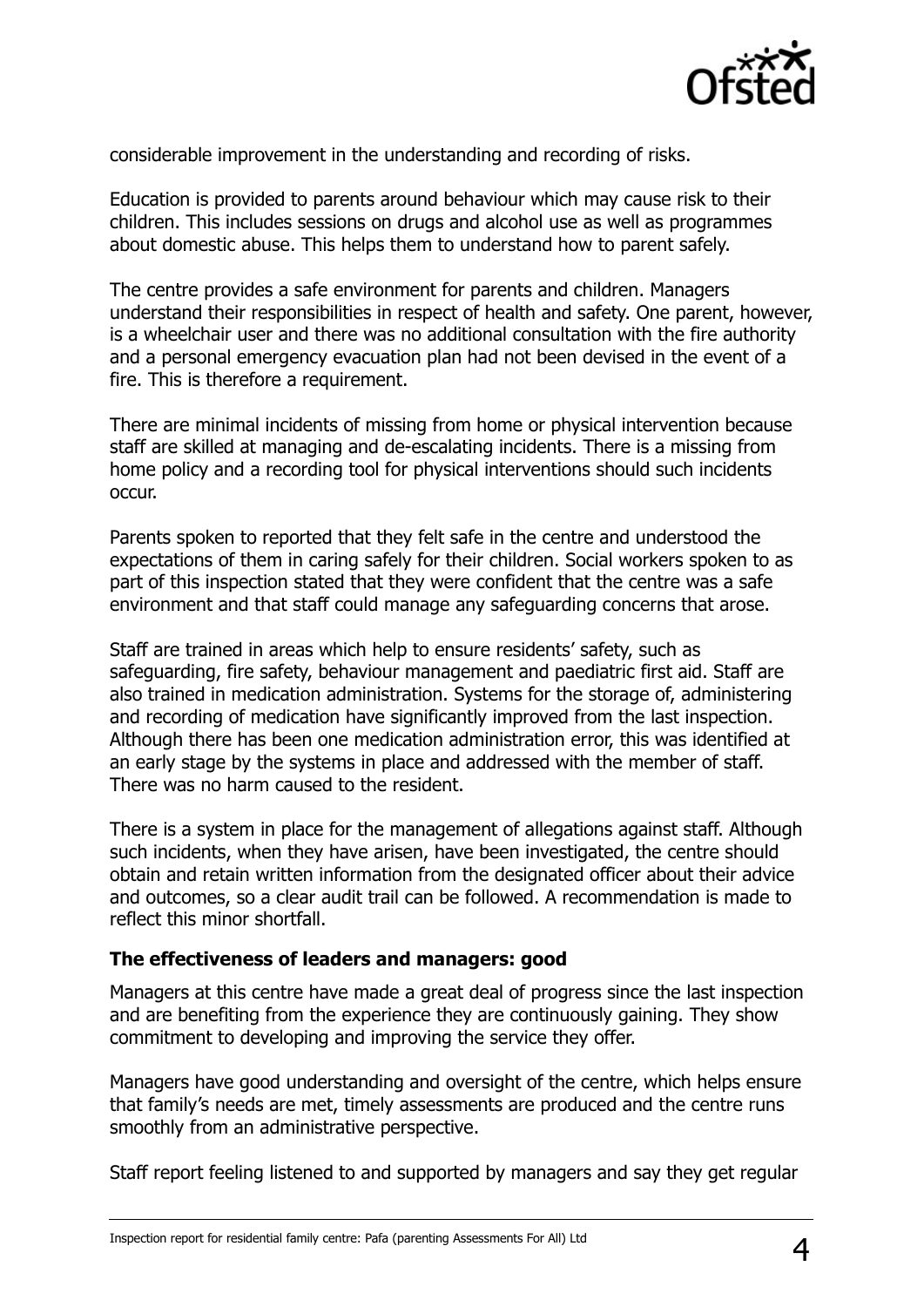

supervision. They report positively about staff morale and feel that increased staffing levels are having a positive impact on their experience of working in the centre.

Recording systems have improved and records are clear, well organised and kept up to date. Staff sign to say they have read assessments and reports to evidence that they are fully aware of the families' current needs and risks.

Collaborative working is embedded into practice. Managers work closely with social workers to ensure that they deliver the local authority and court-directed programme of work for each family. External agencies are kept informed and involved. The centre also makes good use of community resources, which helps families prepare to live with their children independently when they move on.

Managers have implemented monitoring systems and now complete regular reviews of the quality of care provided to parents and children. These reports show that managers have a good understanding of the centre and of how it is achieving the best outcomes for families.

## **Information about this inspection**

Inspectors have looked closely at the experiences and progress of children and parents. Inspectors considered the quality of work and the differences made to the lives of children and parents. They watched how professional staff work with children and parents and each other and discussed the effectiveness of help and care provided. Wherever possible, they talked to children and parents. In addition, the inspectors have tried to understand what the residential family centre knows about how well it is performing, how well it is doing and what difference it is making for the children and parents whom it is trying to help, protect and look after.

Using the 'Social care common inspection framework', this inspection was carried out under the Care Standards Act 2000 to assess the effectiveness of the service, how it meets the core functions of the service as set out in legislation, and to consider how well it complies with the Residential Family Centre Regulations 2002 and the national minimum standards.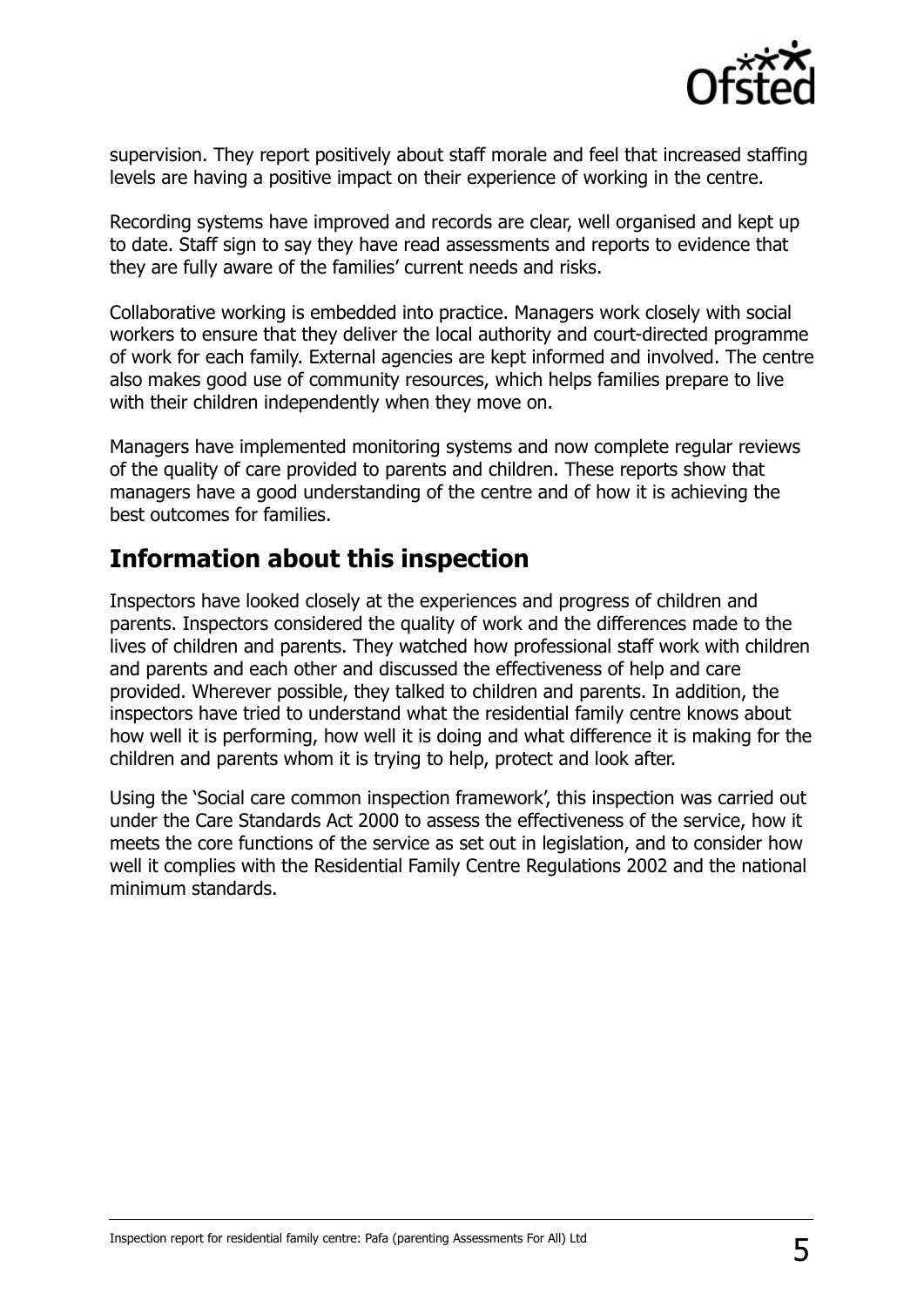

# **Residential family centre details**

**Unique reference number:** 1227599 **Registered provider:** Pafa (parenting Assessments For All) Ltd **Responsible individual:** Barbara Liversage **Registered manager:** Barbara Liversage **Telephone number:** 07786 967 229 **Email address:** 

## **Inspector**

Charlie Bamber, social care inspector